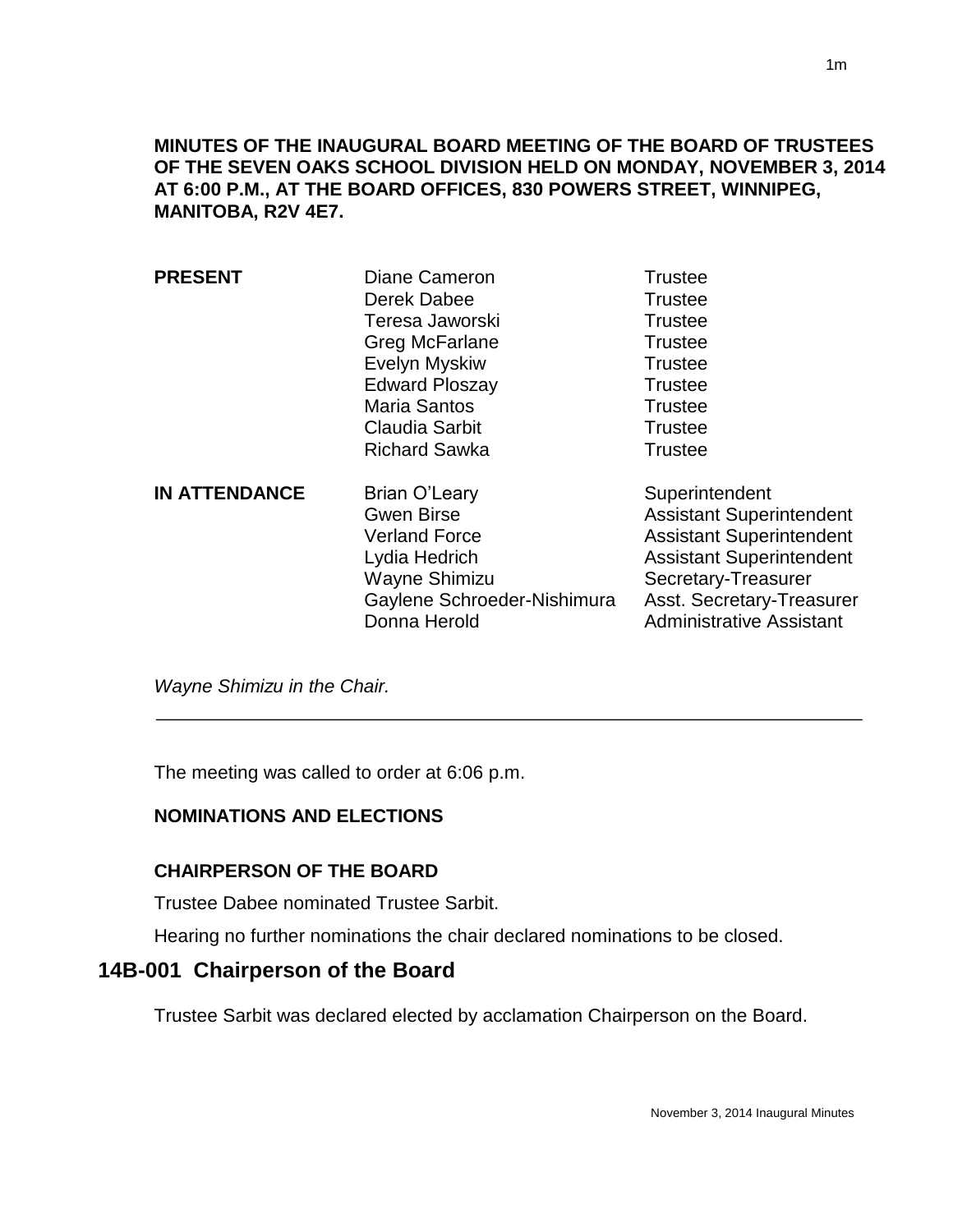## **VICE-CHAIRPERSON OF THE BOARD**

Trustee Myskiw nominated Trustee Dabee.

Hearing no further nominations the chair declared nominations to be closed.

# **14B-002 Vice-Chairperson of the Board**

Trustee Dabee was declared elected by acclamation Vice-Chairperson of the Board.

*Trustee Sarbit in the Chair.*

## **CO-CHAIRS OF NEGOTIATIONS SEVEN OAKS TEACHERS' ASSOCIATION**

Trustee Jaworski nominated Trustee Sawka.

Hearing no further nominations the Chair declared nominations to be closed.

# **14B-003 Co-Chair of Negotiations - Seven Oaks Teachers' Association**

Trustee Sawka was declared elected by acclamation Co-Chair of Negotiations for the Seven Oaks Teachers' Association.

# **CO-CHAIRS OF NEGOTIATIONS CANADIAN UNION OF PUBLIC EMPLOYEES**

Trustee Dabee nominated Trustee Ploszay.

Hearing no further nominations the Chair declared nominations to be closed.

# **14B-004 Co-Chair of Negotiations – Canadian Union of Public Employees**

Trustee Ploszay was declared elected by acclamation Co-Chair of Negotiations for the C.U.P.E. Locals No. 731, 949, 2348, 2938.

# **CO-CHAIR OF NEGOTIATIONS EDUCATIONAL ASSISTANTS OF SEVEN OAKS**

Trustee Sawka nominated Trustee Jaworski.

Hearing no further nominations the Chair declared nominations to be closed.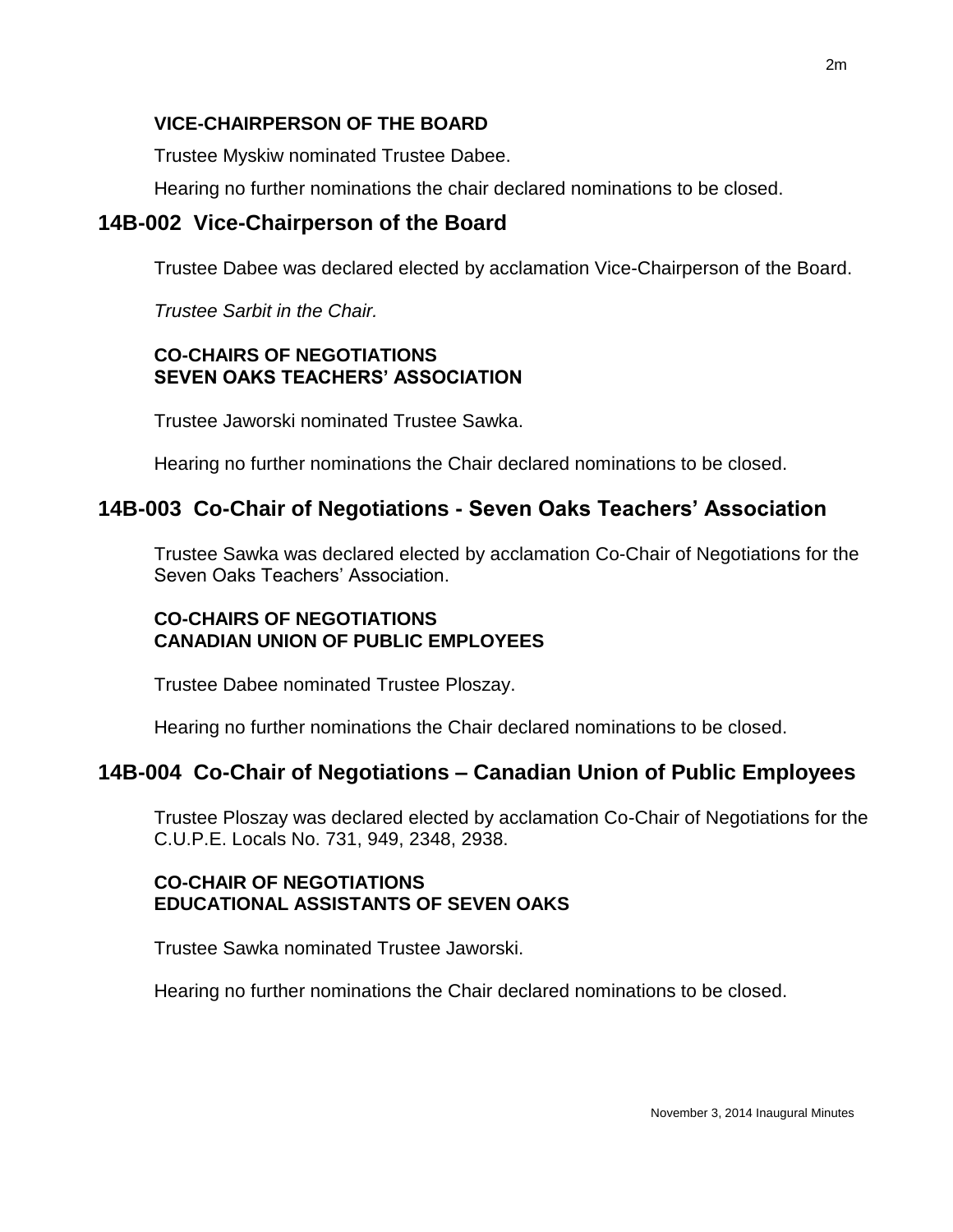# **14B-005 Co-Chair of Negotiations – Educational Assistants of Seven Oaks**

Trustee Jaworski was declared elected by acclamation Co-Chair of Negotiations for the Educational Assistants of Seven Oaks.

## **REPRESENTATIVES TO OTHER BODIES – STANDING COMMITTEES**

# **14B-006 Representatives to other Bodies – Standing Committees**

#### **Policy Manual Committee:**

- **Trustee Derek Dabee**
- **Trustee Greg McFarlane**
- **Trustee Edward Ploszay**

#### **Workplace Safety and Health Committee:**

**Trustee Evelyn Myskiw** 

#### **Accident Review Committee:**

- **Trustee Teresa Jaworski**
- Trustee Maria Santos

## **Board / SOTA P.D. Committee**

- Trustee Diane Cameron
- **Trustee Richard Sawka**

## **Educational Leave Committee:**

- Trustee Diane Cameron
- **Trustee Teresa Jaworski**

## **Board / SOTA Staff Advisory Committee:**

- **Trustee Derek Dabee**
- **Trustee Claudia Sarbit**
- **Trustee Richard Sawka**

#### **Board / Student Liaison Committee:**

- **Trustee Teresa Jaworski**
- **Trustee Greg McFarlane**
- **Trustee Maria Santos**

## **SOTA Negotiations Committee:**

- **Trustee Richard Sawka (Chair)**
- **Trustee Evelyn Myskiw**
- **Trustee Claudia Sarbit**